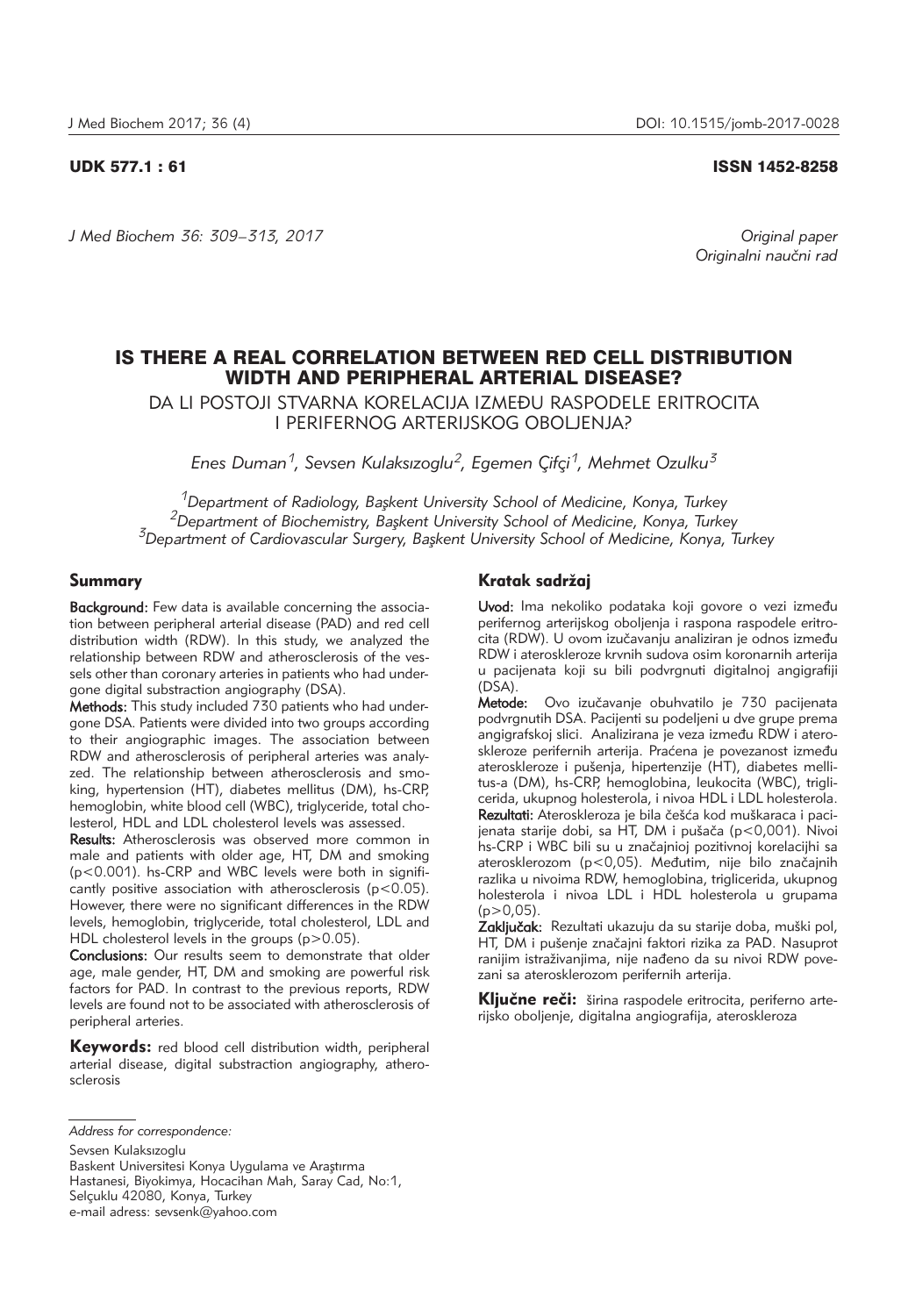#### Introduction

Red blood cell distribution width (RDW) reflects the variation of red blood cell volume. It can easily be measured by routine analysis of whole blood count (1). Increased RDW results from heterogeneity of erythrocyte size and erythrocyte fragmentation in the circulation (2). Factors that cause increased erythrocyte size heterogeneity include iron, vitamin  $B_{12}$ and folate deficiency, decreased erythrocyte life span and impaired erythropoiesis. Increased RDW is also related to oxidative stress and release of cytokine in response to inflammation (3) RDW has been demonstrated to be associated also with cardiovascular and pulmonary diseases (4). Several studies have shown that high RDW is associated with coronary artery atherosclerosis in hypertensive patients and acute myocardial infarction (5, 6).

Peripheral arterial disease (PAD) is associated with increased mortality and morbidity (7). It is important to identify factors that might contribute to such high morbidity and mortality in PAD. Patients with PAD show high levels of inflammation and oxidative stress, which play roles in the progression of atherosclerotic diseases (8). Whether RDW is predictive of mortality in patients with PAD is unknown. A recent study demonstrated that increased RDW is associated with greater mortality in patients with PAD identified by noninvasive lower-extremity arterial testing (9). Several studies have been done to assess the relationship between RDW and coronary artery atherosclerosis. However, few data is available concerning the association between PAD and RDW. In this study, we analyzed the relationship between RDW and atherosclerosis of the vessels other than coronary arteries in patients who had undergone digital substraction angiography (DSA). Our study is the first to use an invasive method, DSA, for peripheral arterial evaluation.

#### **Methods**

A total of 730 patients, who underwent DSA (Artis Zee, Siemens Germany, and Integris V, Philips Netherland) in our interventional radiology unit between 2013 and 2014 were included in this study. All patients provided written informed consent and the local institutional ethics commitee approved the study protocol. Patients had undergone aortography (n:92), pelvic-iliac angiography (n:142), lower exremity angiography (n:202), renal angiography (n:122), carotid angiography (n:134) and upper extremity angiography (n:38). We divided patients into two groups according to their angiographic images. Patients who had extensive stenosis and atherosclerosis or occlusion were included in group 1. Patients with no stenosis and atherosclerosis or who had normal findings were included in group 2.

The patients' demographic characteristics including age, sex and smoking status were acquired through a standardized questionnaire. The mean age of the subjects in group 1 was  $64.72 \pm 10.56$  (427 males and 133 females), and the mean age of the subjects in group 2 was  $54.86 \pm 13.96$  (105 males and 65 females). Smoking was defined as at least one cigarette daily for 1 year. Hypertension (HT) was defined as systolic blood pressure (SBP) 140 mmHg and (or) diastolic (DBP) 90 mmHg or previous diagnosis of hypertension with use of antihypertensive medication (10). Diabetes mellitus (DM) was defined as a fasting blood glucose level 6.99 mmol/L, a random glucose measurement >11.1 mmol/L or hemoglobin  $A_{1c}$  > 0.065 proportion of total hemoglobin or a previous diagnosis with any use of oral antidiabetic agent and/or insulin (11). Exclusion criteria included previous cardiovascular disease, the presence of hemolytic, hepatic and renal diseases that could affect white blood cells (WBC), red blood cells (RBC) or hemoglobin. Patients who received erythrocyte suspension for any reason within the past 6 months were not considered for the study.

RDW, hemoglobin and WBC levels were measured using Abbott CELL-DYN 3700 automated CBC analyzer. The normal reference range for RDW in our laboratory is 11.6% to 15.5%. Serum total cholesterol, LDL and HDL cholesterol, triglyceride and hs-CRP levels were also determined.

Statistical analyses were performed with Statistical Package for the Social Sciences software (Version 9.0; SPSS, Inc., Chicago, IL). For continuous variables, Kolmogorov-Smirnov test was applied to test normal distribution. Mann-Whitney U test was applied to compare ages, LDL cholesterol, triglyceride, RDW, hemoglobin, WBC and hs-CRP levels between two groups as the data was not distributed normally. Independent samples t test was used to compare total cholesterol and HDL cholesterol levels because of normal distribution. The chi-square test was used for comparison of categorical variables. For continuous variables; numeric values are expressed as mean $\pm$ SD. A p value of <0.05 was considered statistically.

### **Results**

Aortography (thoracic or abdominal) was performed in 92 patients. Although 26 of these patients had no stenosis or occlusion, they had extensive atherosclerosis. 15 patients had abdominal aortic stenosis. 18 patients had abdominal aortic occlusion. 59 of these patients were included in group 1. 33 of these patients were included in group 2.

Pelvic and iliac angiographies were performed in 142 patients. 20 patients had no atherosclerosis. 66 patients had stenosis. 56 patients had total occlusion. We enrolled 122 of these patients in group 1 and 20 of these patients in group 2.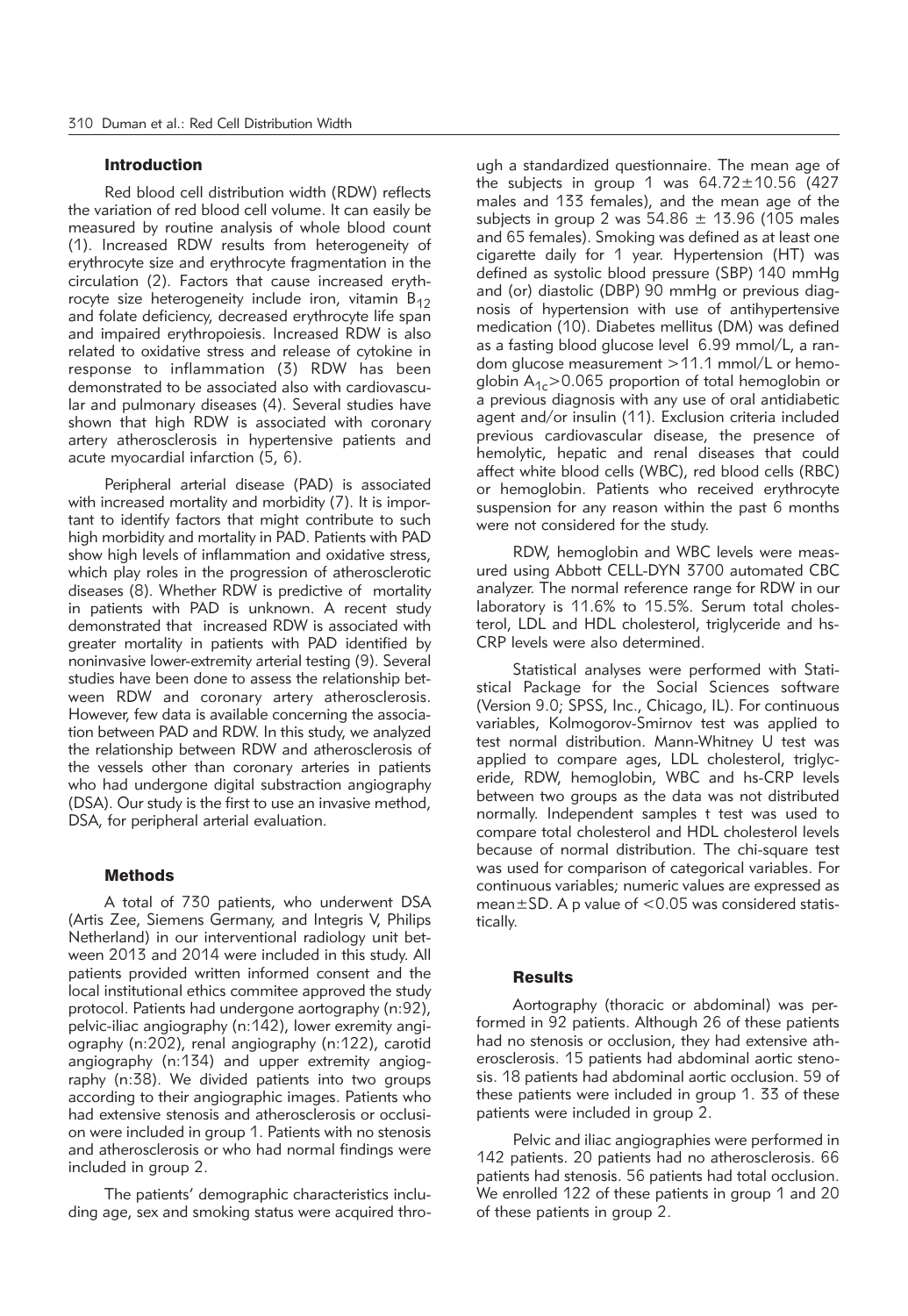Lower extremity angiography was performed in 202 patients. 138 patients had undergone femoral angiography. Of the patients who had undergone femoral angiography, 16 patients had no atherosclerosis. 22 patients had stenosis. 100 patients had total occlusion. 64 patients had undergone knee angiography. Of the patients who had undergone knee angiography, 4 patients had no atherosclerosis. 8 patienst had stenosis. 52 patients had total occlusion. We enrolled 182 of these patients in group 1 and 20 of these patients in group 2.

Renal angiography was performed in 122 patients. 49 patients had normal findings. 68 patients had stenosis. 5 patients had total occlusion. So 73 of these patients were enrolled in group 1 and 49 of these patients in group 2.

Carotid angiography was performed in 134 patients. 27 patients had normal findings. 87 patients had stenosis. 20 patients had total occlusion. 107 of these patients were included in group 1 and 21 of these patients in group 2.

Upper extremity angiography was performed in 38 patients. 21 patients had normal findings. 7 patients had stenosis. 10 patients had total occlusion. 17 of these patients were enrolled in group 1 and 21 of these patients in group 2.

The baseline characteristics are shown in *Table 1*. 190 patients had DM. 165 of these diabetic patients were in group 1 and 25 of these diabetic patients were in group 2. A total of 558 patients had HT. 464 of these patients were in group 1. 94 of these hypertensive patients were in group 2. Number of the patients who had smoked was 456. And 396 of these patients were in group 1, the others in group  $\mathcal{D}$ 

As shown in in *Figure 1*, the analysis of RDW values revealed no significant differences in any of the groups (p=0.192). However, atherosclerosis was observed more common in male patients compared



Figure 1 Red Blood Cell Distribution Width.

| Groups                                  | Group I<br>$(n=560)$ | Group II<br>$(n=170)$ | P value                        |
|-----------------------------------------|----------------------|-----------------------|--------------------------------|
| Male/female                             | 427/133              | 105/65                | Chi-square= $15,552$ ; p<0.001 |
| Age $(y)^*$                             | $64.72 \pm 10.56$    | $54.86 \pm 13.96$     | $Z = -8,712; p < 0.001$        |
| Total cholesterol (mmol/L)*             | $4.83 \pm 1.17$      | $4.79 \pm 1.49$       | $t = -0.363$ ; $p = 0.717$     |
| HDL cholesterol (mmol/L)*               | $1.0 \pm 0.24$       | $1.024 \pm 0.26$      | $t=0.428$ ; $p=0.669$          |
| LDL cholesterol ( $mmol/L$ <sup>*</sup> | $2.99 \pm 0.86$      | $2.92 \pm 0.84$       | $Z = -0.449$ ; $p = 0.652$     |
| Triglyceride (mmol/L)*                  | $1.75 \pm 0.95$      | $1.66 \pm 0.76$       | $Z = -0,451; p = 0.653$        |
| RDW*                                    | $16.15 \pm 2.03$     | $16.04 \pm 2$         | $Z = -1,306; p = 0.192$        |
| $HT +/-$                                | 464/96               | 94/76                 | Chi-square=58,557; $p < 0.001$ |
| DM $+/-$                                | 165/395              | 25/145                | Chi-square=12,332; $p < 0.001$ |
| Smoking $+/-$                           | 396/164              | 60/110                | Chi-square=72,546; $p < 0.001$ |
| Hemoglobin $(q/L)$                      | $130.26 \pm 20.14$   | $130.45 \pm 20.23$    | $Z = -1,167; p = 0.243$        |
| WBC count $(x109/L)$                    | $9.06 \pm 3.55$      | $8.27 \pm 2.77$       | $Z = -1,167; p = 0.003$        |
| $hs-CRP$ (nmol/L)                       | $312.76 \pm 490.96$  | $212.95 \pm 277.91$   | $Z = -1,971$ ; $p = 0.049$     |

Table I Median and demographic levels of RDW and other parameters in each group.

\*Values are means ± standard deviation

\*DM: Diabetes Mellitus; HDL: high-density lipoprotein; HT: hypertension; LDL: low-density lipoprotein; RDW: red blood cell distribution width; hs-CRP: high-sensitive C-reactive protein; WBC: white blood cell.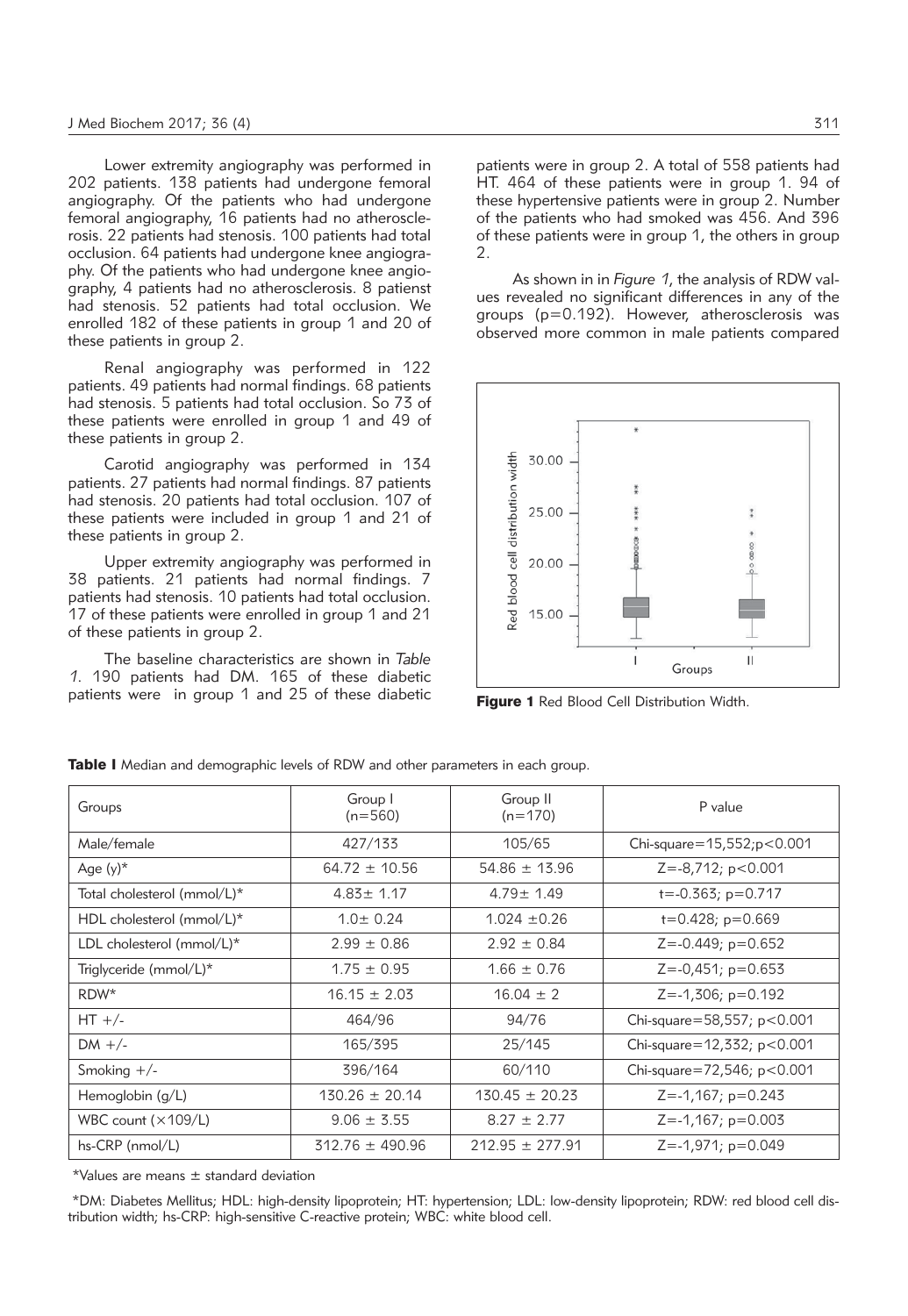to female patients (p<0.001). Patients with older age had particularly extensive atherosclerosis in peripheral arteries (p<0.001). Patients who had DM, HT and smoking were more prone to atherosclerosis when compared to the control group (p<0.001). And also, hs-CRP and WBC levels were both in significantly positive association with atherosclerosis ( $p < 0.05$ ). But there were no significant differences in hemoglobin, serum total cholesterol, LDL and HDL cholesterol and triglyceride levels in these groups (p>0.05).

#### **Discussion**

The prevalence of PAD is increasing worldwide. It is well known that the morbidity and mortality of patients with PAD remain high despite current advances in revascularization techniques (12). Identification of risk factors for atherosclerotic PAD will provide insights into underlying pathophysiologic mechanisms and facilitate the development of diagnostic and therapeutic approaches.

PAD prevalence and incidence are age related. With aging of the population, it seems likely that PAD will increase in the future. And also, PAD seems to be higher among men than men. In our study, atherosclerosis was observed more common in male patients compared to female patients (p<0.001). Patients with older age had particularly extensive atherosclerosis in peripheral arteries (p<0.001). Our result is in agreement with Criqui and associates, who observed that PAD incidence rises >10% among patients in their 60s and 70s (13). Smoking, HT and DM are particularly strong risk factors for PAD. In our study, patients with HT, DM and smoking had increased atherosclerosis in peripheral arteries (p<0.001).

High levels of inflammation and oxidative stress play roles in the progression of atherosclerosis in PAD. hs-CRP is one of the most well-established biomarkers of chronic inflammation. hs-CRP produced by tissue macrophages and vascular smooth muscle cells could appear in the atherosclerotic plaques (14). Jia and associates showed that coronary artery atherosclerotic patients have higher hs-CRP levels than non coronary artery atherosclerotic patients (15). In our study, hs-CRP and WBC levels were both in significantly positive association with atherosclerosis in peripheral arteries (p<0.05). Although the underlying biological mechanisms remain unclear, RDW is also assessed as a marker of chronic inflammation and oxidative stress (3). Recent studies have demonstrated that high RDW is associated with poor clinical outcomes in patients with heart failure, coronary artery disease, pulmonary hypertension and PAD (9, 16). Inflammatory cytokine release in heart failure and acute myocardial infarction might affect bone marrow function and inhibit erythrocyte maturation induced by erythropoietin. Therefore , RDW becomes elevated (17). And also increased oxidative stress directly damages erythrocytes and shortens their survival, resulting in high RDW (18). According to Almer et al. (19) coronary artery disease is significantly related with inflammatory response of the vascular endothelial injury, while RDW is involved in the process of inflammation. Jia et al. (15) and associates demonstrated that higher RDW levels were associated with carotid artery stenosis and intimal medial thickness. They assessed atherosclerosis and intimal medial thickness via ultrasound. Also, Wen conducted a study to demonstrate the relationship between RDW and carotid artery atherosclerosis by using carotid ultrasonography (20).

Recently, Ye and al. (9) and associates reported a study which evaluated the utility of RDW to predict mortality in patients with PAD. They used ankle-brachial index which is an established noninvasive test for peripheral arterial disease. They demonstrated that higher RDW is associated with greater all-cause mortality in patients with PAD identified in the noninvasive vascular laboratory. And also, Zalawadiya et al. (21) demonstrated a strong and independent relationship between RDW and PAD. These findings are particularly noteworthy as RDW appears to be an emerging cost-effective biomarker. However, in our study, no statistically significant difference was found between two groups in terms of RDW levels. To date, RDW has been evaluated in various clinical settings both in PAD and other conditions before. However, this is the first study to use an invasive method, DSA, for peripheral arterial evaluation. DSA is stil considered the reference standard in vascular imaging (22).

However, there are some limitations of our study that have to be mentioned. Lack of data on serum folate, vitamin  $B_{12}$  and iron levels exists in our study. Therefore considering the data on the levels of serum iron, folate and vitamin  $B_{12}$  should also be assessed. And also, the patients are not examined for any morbidity or mortality event. In this context, a longer period of prospective observation may provide more prognostic information.

#### Conflict of interest statement

The authors stated that they have no conflicts of interest regarding the publication of this article.